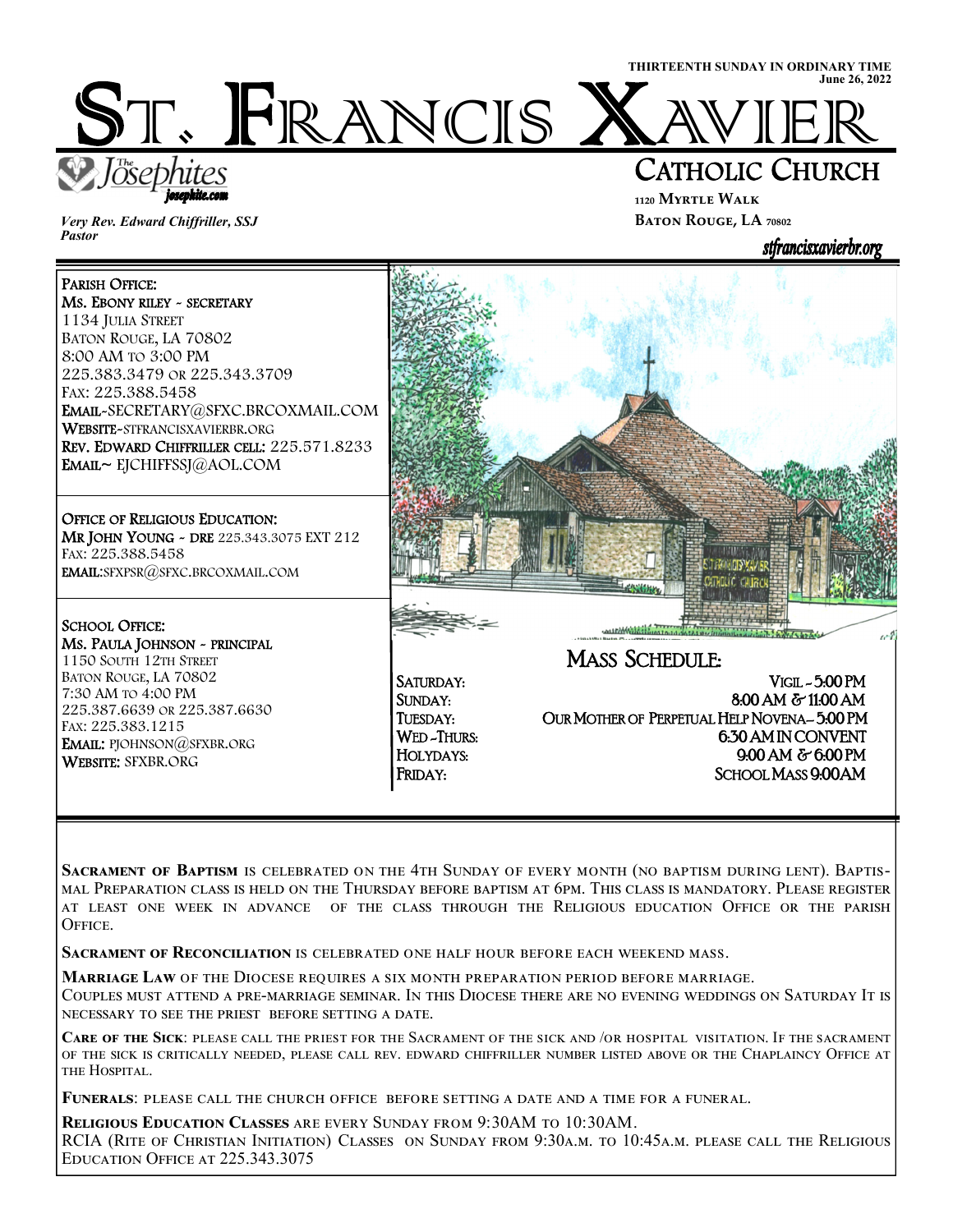### **Welcome to St. Francis Xavier Catholic Church, Baton Rouge, LA**

**Welcome:** You enter this Church not as a stranger, but as a guest of God. He is your heavenly Father. Come, then, with joy in your heart and thanks on your lips into His presence, offering Him your love and service. Be grateful to the strong and loyal ones who, in the name of Jesus Christ, built this place of worship, and to all who have beautified it and hallowed it with their prayers and praise. Ask His blessing on those who love His house of faith as the inspiration of their labor, rejoicing in the power of the Holy Spirit, and may that blessing rest on you, both on your going out and your coming in.

#### **PSR News**

#### **June 2022 26** 13th Sunday in Ordinary Time

The Apostles' Mission

The Church is apostolic because she is founded on the apostles, in three ways:

- she was and remains built on "the foundation of the Apostles," The witnesses chosen and sent on mission by Christ himself;

- with the help of the Spirit dwelling in her, the Church keeps and hands on the teaching, The "good deposit," the salutary words she has heard from the apostles;

- she continues to be taught, sanctified, and guided by the apostles until Christ's return, through their successors in pastoral office: the college of bishops, "assisted by priests, in union with<br>the successor of Peter, t

You are the eternal Shepherd who never leaves his flock untended.

Through the apostles you watch over us and protect us always.

You made them shepherds of the flock to share in the work of your Son....

The Anostles' mission

Jesus is the Father's Emissary. From the beginning of his ministry, he "called to him those whom he desired; ....and he appointed twelve, whom also he named apostles, to be with him, and to be sent out to preach." From then on, they would also be his "emissaries" (Greek apostoloi). In them, Christ continues his own mission: "As the Father has sent me, even so I send you." The apostles' ministry is the continuation of his mission; Jesus said to the Twelve: "he who receives you receives me."

Jesus unites them to the mission he received from the Father. As "the Son can do nothing of his own accord," but receives everything from the Father who sent him, so those whom Jesus sends can do nothing apart from him, from whom they received both the mandate for their mission and the power to carry it out. Christ's apostles knew that they were called by God as "ministers of a new covenant," "servants of God," "ambassadors for Christ," "servants of Christ and stewards of the mysteries of God."

In the office of the apostles there is one aspect that cannot be transmitted: to be the chosen witnesses of the Lord's Resurrection and so the foundation stones of the Church. But their office also has a permanent aspect. Christ promised to remain with them always. The divine mission entrusted by Jesus to them "will continue to the end of time, since the Gospel they handed on is the lasting source of all life for the Church. Therefore, . .The apostles took care to appoint successors."

#### The bishops - successors of the apostles

"In order that the mission entrusted to them might be continued after their death, [the apostles] consigned, by will and testament, as it were, to their immediate collaborators the duty of completing and consolidating the work they had begun, urging them to tend to the whole flock, in which the Holy Spirit had appointed them to shepherd the Church of God. They accordingly designated such men and then made the ruling that likewise on their death other proven men should take over their ministry."<br>"Just as the office which the Lord confided to Peter alone, as first of the apostles, destined to be transmitted to his successors, is a permanent one,

the Church, a charge destined to be exercised without interruption by the sacred order of bishops." Hence the Church teaches that "the bishops have by divine institution taken the place of the apostles as pastors of the Church, in such wise that whoever listens to them is listening to Christ and whoever despises them despises Christ and him who sent Christ."

#### The apostolate

The whole Church is apostolic, in that she remains, through the successors of St. Peter and the other apostles, in communion of faith and life with her origin: and in that she is "sent out" into the whole world. All members of the Church share in this mission, though in various ways. "The Christian vocation is, of its nature, a vocation to the apostolate as well." Indeed, we call an apostolate "every activity of the Mystical Body" that aims "to spread the Kingdom of Christ over all the earth."

"Christ, sent by the Father, is the source of the Church's whole apostolate"; thus the fruitfulness of apostolate for ordained ministers as well as for lay people clearly depends on their vital union with Christ. In keepin with their vocations, the demands of the times and the various gifts of the Holy Spirit, the apostolate assumes the most varied forms. But charity, drawn from the Eucharist above all, is always "as it were, the soul of the whole apostolate."

The Church is ultimately one, holy, catholic, and apostolic in her deepest and ultimate identity, because it is in her that "the Kingdom of heaven," the "Reign of God," already exists and will be fulfilled at the end of time. The kingdom has come in the person of Christ and grows mysteriously in the hearts of those incorporated into him, until its full eschatological manifestation. Then all those he has redeemed and made "holy and blamele the city had twelve foundations, and on them the twelve names of the twelve apostles of the Lamb."

#### IN BRIEF

The Church is one: she acknowledges one Lord, confesses one faith, is born of one Baptism, forms only one Body, is given life by the one Spirit, for the sake of one hope (cf Eph 4:3-5), at whose fulfillment all divisions w

saints; in Mary she is already all-holy.<br>The Church is catholic: she proclaims the fullness of the faith. She bears in herself and administers the totality of the means of salvation. She is sent out to all peoples. She spe

naure (AO 2).<br>The Church is apostolic. She is built on a lasting foundation: "the twelve apostles of the Lamb" (Rev 21:14). She is indestructible (cf Mt 16:18). She is upheld infallibly in the truth: Christ governs her thr *in their successors, the Pope and the college of bishops.*

"The sole Church of Christ which in the Creed we profess to be one, holy, catholic, and apostolic ...subsists in the Catholic Church, which is governed by the successor of Peter and by the bishops in communion with him.<br>Ne

| SFX CENTENNIAL COOKBOOKS<br><b>MAKES A GREAT GIFT</b><br><b>FOR ONLY \$20.00</b> |                                                                    |                                                                               | Mass Intentions for June 25 - 28, 2022 |      |                                                           |
|----------------------------------------------------------------------------------|--------------------------------------------------------------------|-------------------------------------------------------------------------------|----------------------------------------|------|-----------------------------------------------------------|
|                                                                                  |                                                                    |                                                                               | <b>Saturday</b>                        | 5pm  | <b>Shelvia Stewart</b><br>By: Courtney & Carl Walker, Jr. |
| <b>PRAY FOR US</b>                                                               |                                                                    |                                                                               | <b>Sunday</b>                          | 8am  | Ora Jordan                                                |
| Richard Camble, Jr.<br>Frazier Jordan<br>Elizabeth Whitfield                     | John Paul Moore<br>Loraine Perry<br>Martha Proctor                 | Catherine Murray<br>Joyce Decuir<br>John Ristic                               |                                        | 11am | By: The Family<br><b>People of the Parish</b>             |
| Zelda Bates<br>Elaine Johnson<br>Linda Gills-Beshears<br>Mary Johnson            | Maria Rice<br>Whitney Robiho<br>Dr. Melvin Jones<br>Bridget Taylor | <b>Betty Camble</b><br>Elouise Noel<br>Cora Scott-Green<br><b>Betty Dupas</b> | Tuesday                                | 5pm  | <b>Zula Comeaux</b><br>By: Catherine Veazie               |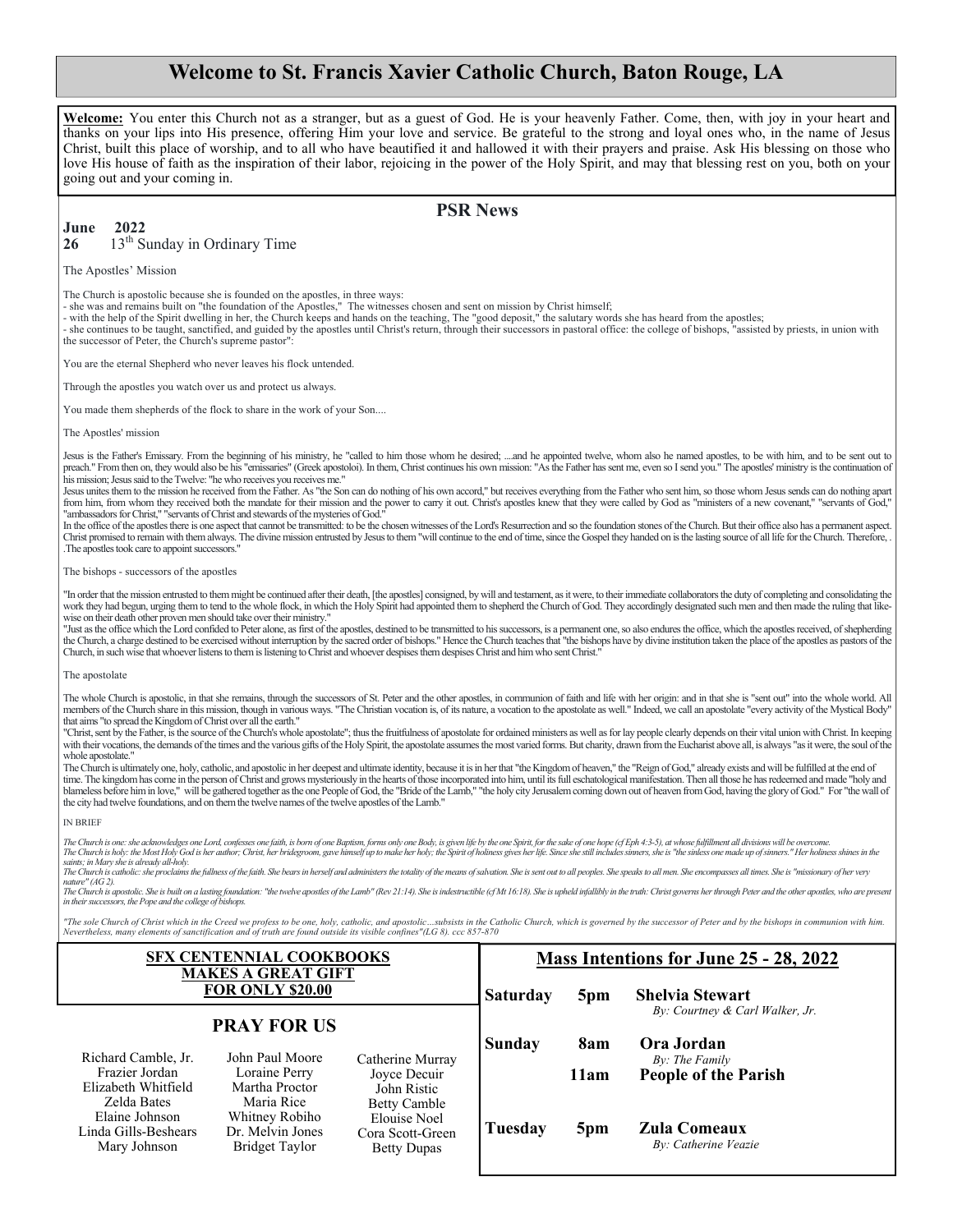### **THIRTEENTH SUNDAY IN ORDINARY TIME June 26, 2022**



Through trials and tribulations, by God's grace, we triumph!